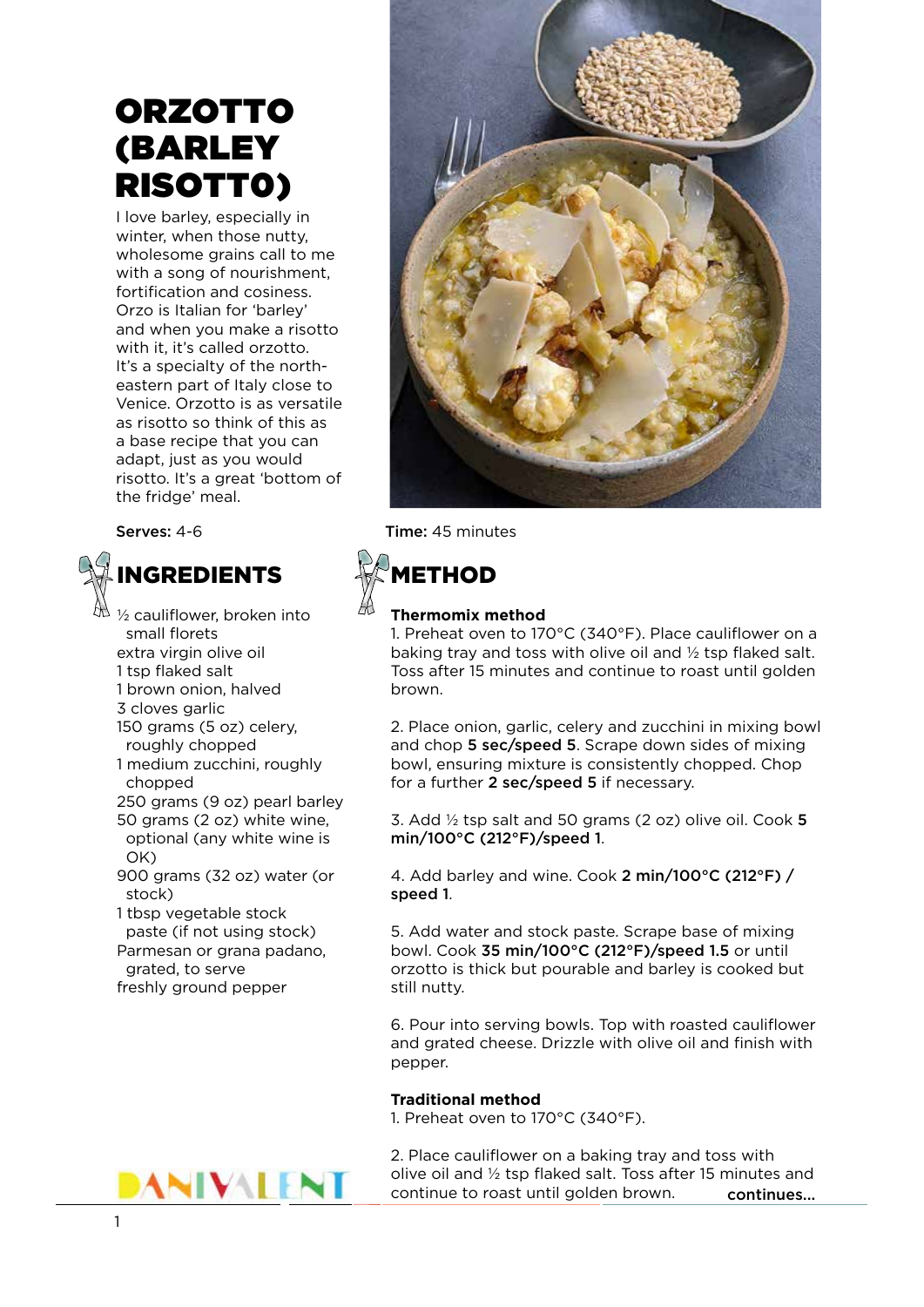

#### ...continued



 $\sqrt[3]{3}$ . Finely dice onion, garlic, celery and zucchini and saute in a large pot that has a lid with  $\frac{1}{2}$  tsp salt and 50 grams (2 oz) olive oil until translucent and soft.

4. Add barley and wine. Cook for a few minutes, stirring until barley grains are glossy.

5. Add water and stock paste. Stir. Place lid over pot and allow to come to a simmer. Stir and remove lid. Continue to cook, stirring frequently until orzotto is thick but pourable and barley is cooked but still nutty.

6. Pour into serving bowls. Top with roasted cauliflower and grated cheese. Drizzle with olive oil and finish with pepper.

#### **Tips**

• Add 100 grams (3.5 oz) chopped pancetta to saute with vegetables.

• Add 100 grams (3.5 oz) sliced mushrooms along with the stock.

• Add 100 grams (3.5 oz) peas just before barley is fully cooked.

• Instead of cauliflower, try roasted sweet potato, capsicum or eggplant.

• Top with pan-fried croutons and chorizo.